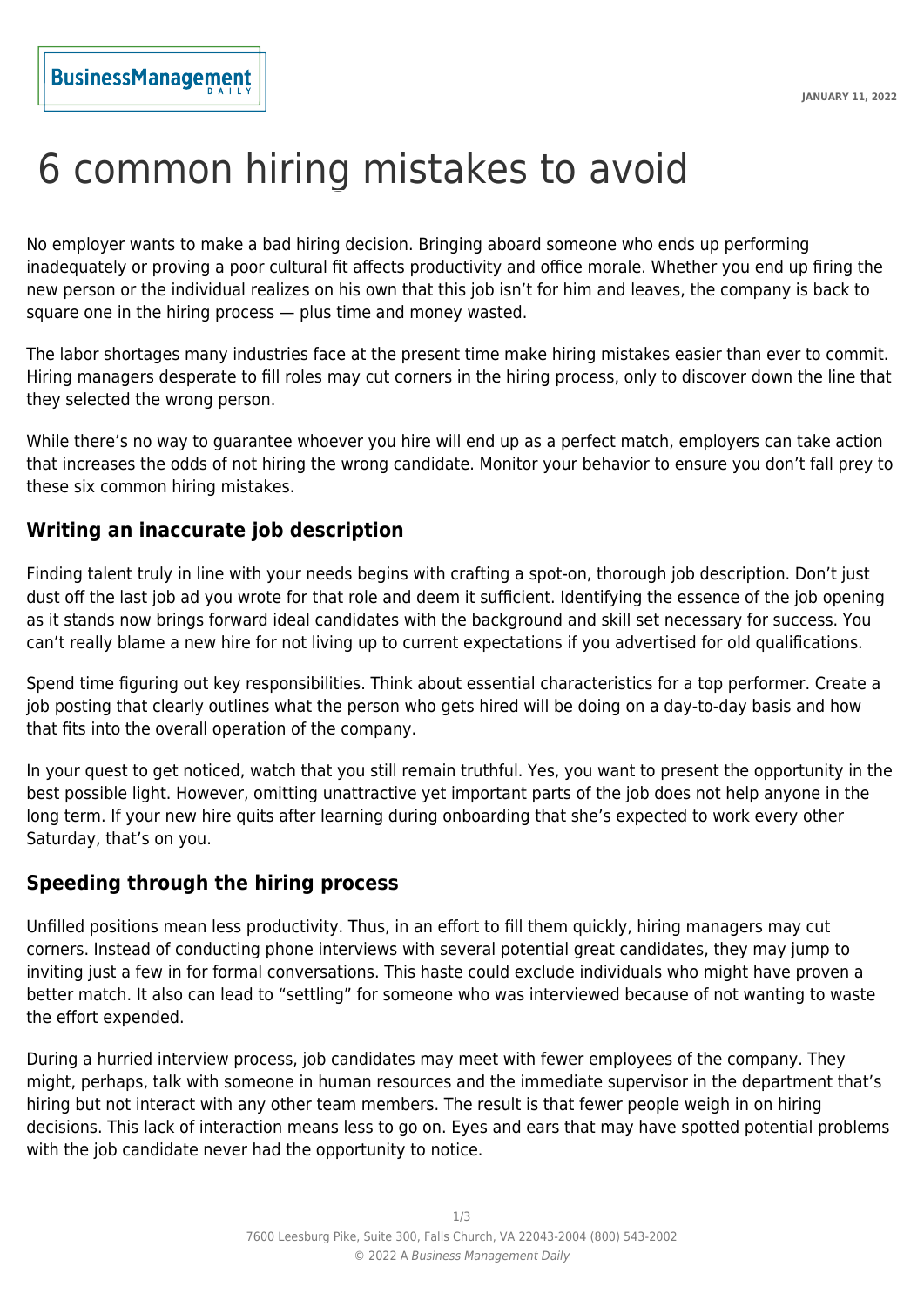## **Skipping the background check**

It would be nice to think of all job seekers as professionals who present a truthful resume. Research shows, however, that 85% of employers have caught [candidates lying](https://www.inc.com/jt-odonnell/staggering-85-of-job-applicants-lying-on-resumes-.html) on their applications.

The repercussions of these fibs vary. You may bring aboard someone who lacks the education, licensure, and skill set to perform the tasks for which he was hired. Worse yet, you could endanger your company's funds, staff, and reputation by employing a person with a criminal history. The bit of extra time it takes to run a background check, contact references, and verify information is a drop in the bucket compared to the trouble that could ensue by neglecting those safeguards.



## **Ignoring company culture**

The best candidate for an open position is not always the one with the most credentials or experience. Hiring a new employee who is not a good cultural fit can cause problems. First, the new hire may feel out of place. This dissatisfaction can impact performance and retention. Second, she may not bond well with others on staff, which could affect communication, teamwork, and morale.

Try to evaluate cultural fit during the interview process. Ask questions about how the candidate has approached various work situations in the past. How does their style and behavior mesh with your office's vibe? A noncompetitive person, for instance, may feel uncomfortable in an assertive environment. Or, a person who thrives on having a clear outline of individual job responsibilities may not enjoy a looser, more collaborative workplace.

Since job seekers want to be happy in the role they accept, they often scrutinize job postings and social media for information on a prospective company. Provide a vivid, truthful picture. You'll attract candidates who can envision themselves working at your organization and deter those looking for something different.

## **Failing to listen**

Is it possible that an interviewee dropped clues that he would not be a good match for the role, but you didn't catch them? From overworked human resources staff determined to stay on schedule to well-intentioned hiring managers spending too much time touting the company, those involved in the hiring process often make the common mistake of not listening.

Letting candidates talk reveals many things. It demonstrates their ability to communicate and conveys their